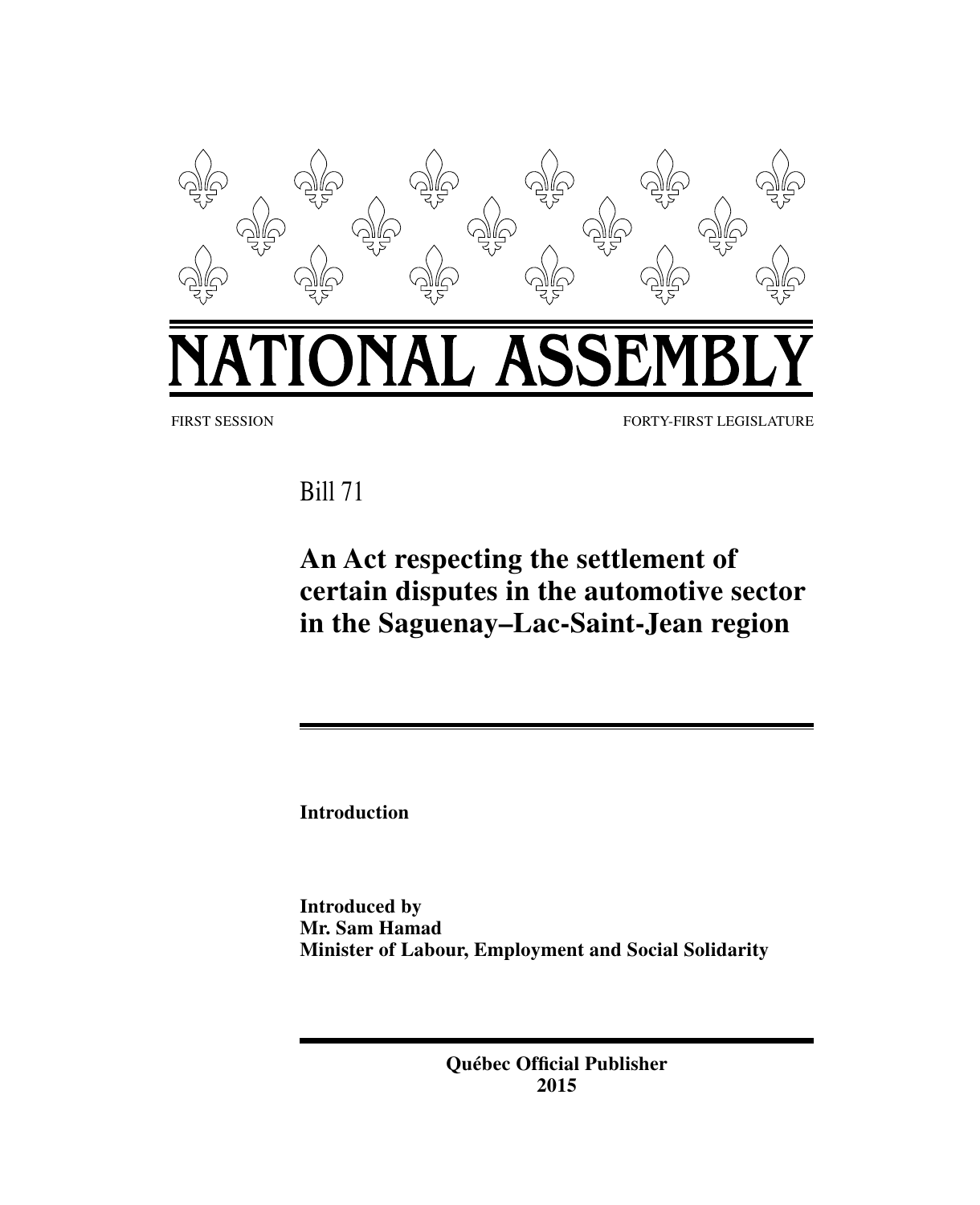# **EXPLANATORY NOTES**

*The purpose of this bill is to put an end to the ongoing lock-out and strikes in the automotive sector in the Saguenay–Lac-Saint-Jean region and establish measures to settle the disputes between employees and employers in that sector over the renewal of their collective agreements.*

*The bill provides for a final mediation period concerning the terms governing the return to work and concerning the renewal of the collective agreements. It sets a final deadline for the return to work and provides that, failing agreements within the prescribed time limits, the disputes will be referred to arbitration.*

*Specific obligations relating to the employees' return to work are also imposed on employees and employers and their associations.*

Lastly, penal sanctions are provided for failure to fulfill the *obligations imposed by this Act.*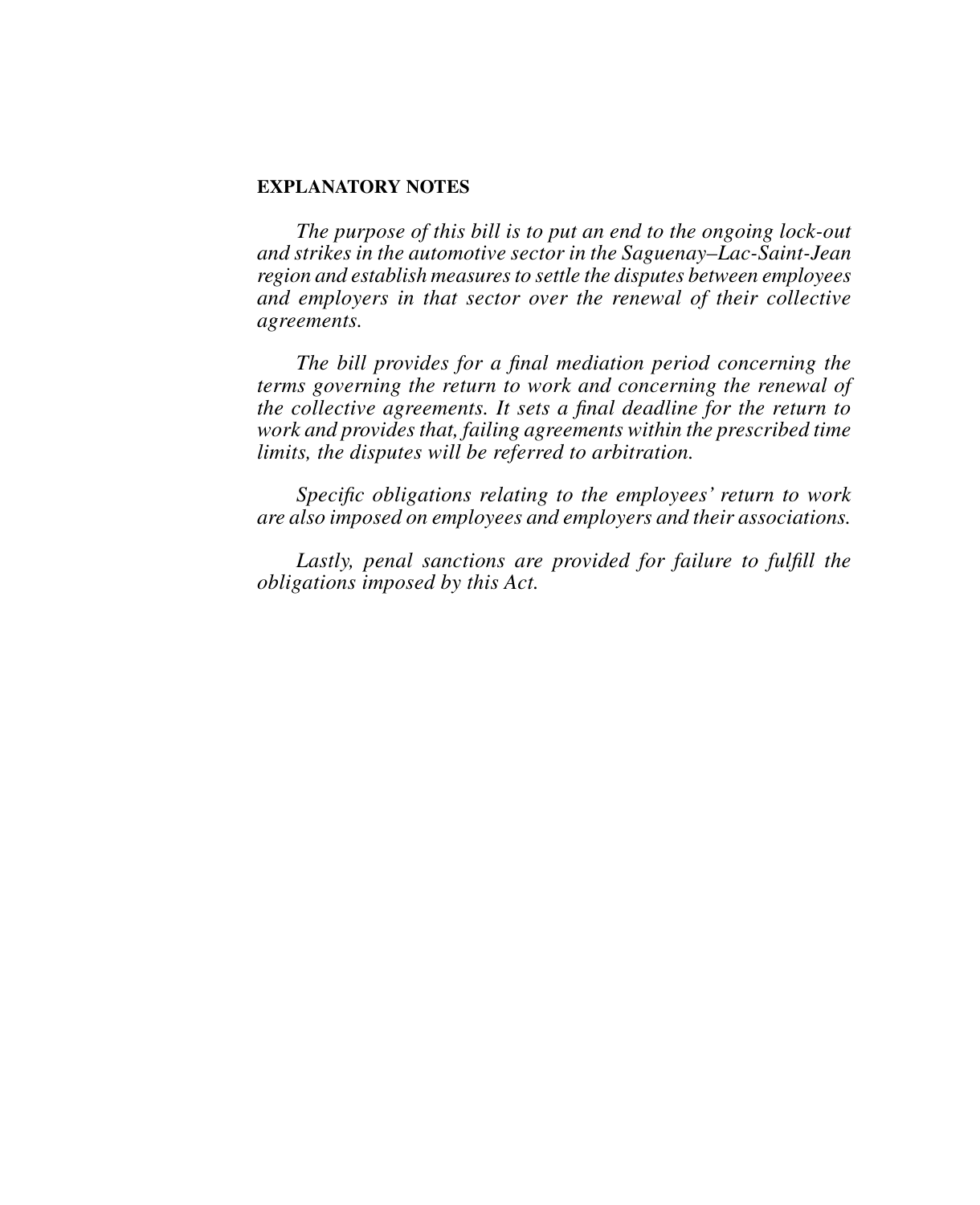# **Bill 71**

# **AN ACT RESPECTING THE SETTLEMENT OF CERTAIN DISPUTES IN THE AUTOMOTIVE SECTOR IN THE SAGUENAY-LAC-SAINT-JEAN REGION**

# THE PARLIAMENT OF QUÉBEC ENACTS AS FOLLOWS:

#### **DIVISION I**

# PURPOSE

1. The purpose of this Act is to settle the disputes over the renewal of the collective agreements governing the employers listed in the schedule and the Syndicat démocratique des employés de garage Saguenay–Lac-St-Jean (CSD) concerning the bargaining units listed in the same schedule.

More specifically, the Act is intended to encourage a negotiated settlement of those disputes and the employees' return to work by providing for a final period of mediation and, failing an agreement between the parties, to refer to arbitration the determination of the terms of the employees' return to work and the disputes concerning the renewal of the collective agreements.

# **DIVISION II**

#### MEDIATION

2. A mediator, appointed under paragraph 1 of section 13 of the Act respecting the Ministère du Travail (chapter M-32.2), assists the parties for the purpose of setting the date and terms of the employees' return to work and renewing the collective agreements.

**3.** Mediation concerning the date and terms of the employees' return to work ends no later than (*insert the date that is 20 days after the date of assent to this Act*).

The date agreed on for the employees' return to work may be no later than (*insert the date that is 50 days after the date of assent to this Act or, if that date is a Saturday or a Sunday, the date of the following Monday*).

Failing an agreement within the time prescribed in the first paragraph on all matters relating to the return to work, the date of return to work is the date specified in the second paragraph and the determination of the terms of the return to work is referred to arbitration in accordance with Division III.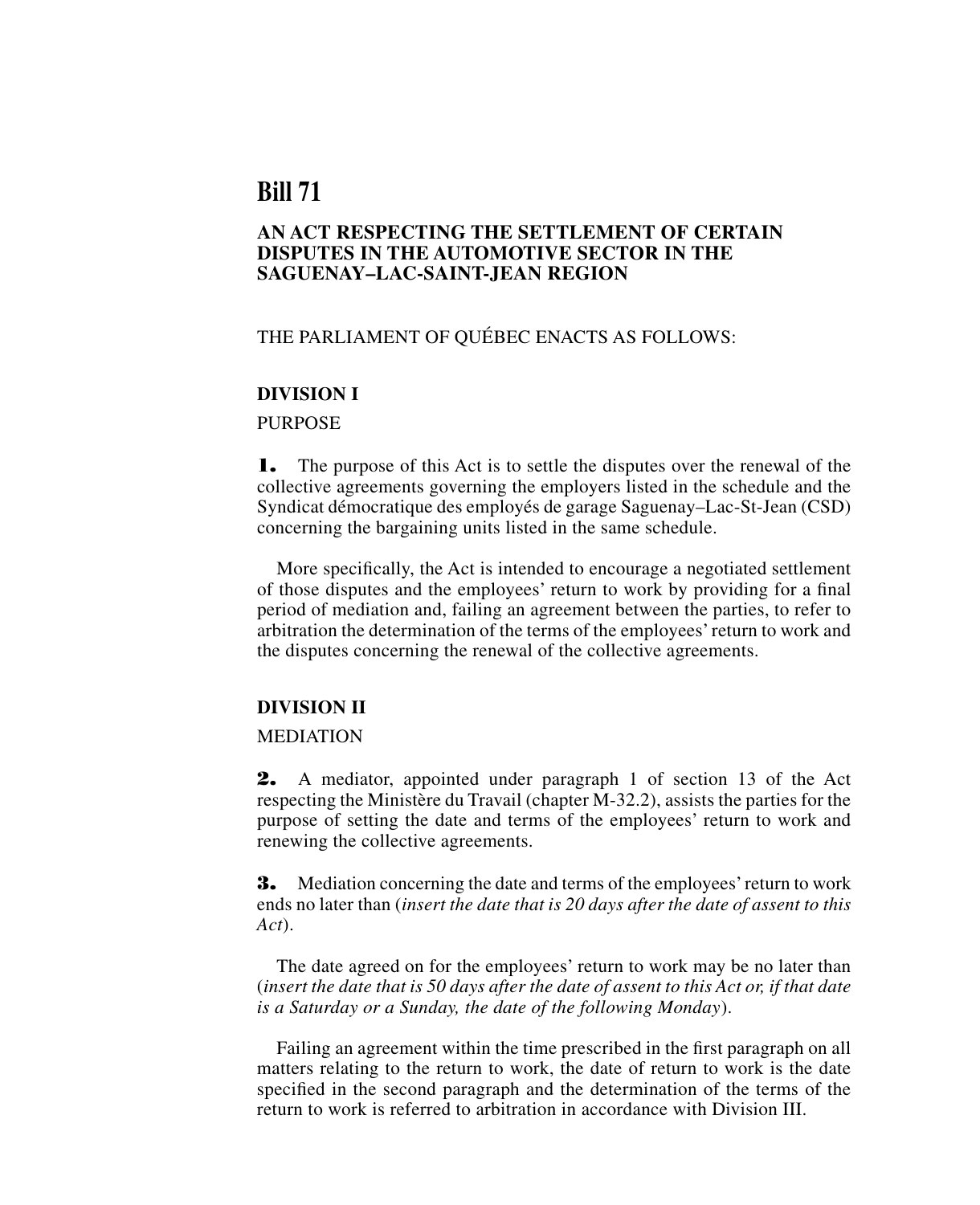4. Mediation concerning the renewal of the collective agreements ends no later than (*insert the date that is 50 days after the date of assent to this Act*).

Failing an agreement within the time prescribed in the first paragraph, the disputes concerning the renewal of the collective agreements are referred to arbitration in accordance with Division V.

5. If there is no agreement at the expiry of the mediation period, the mediator gives the parties a report without delay specifying the matters on which there has been agreement and the matters which are still in dispute.

At the same time, the mediator gives a copy of the report with comments to the Minister.

# **DIVISION III**

# ARBITRATION ON THE RETURN TO WORK

**6.** On receiving the mediator's report stating the absence of agreement on the employees' return to work, the Minister refers the determination of the terms of the return to work to arbitration.

The Minister appoints the arbitrator from the list drawn up annually by the Minister under the second paragraph of section 77 of the Labour Code (chapter C-27) and informs the parties.

7. The Minister sends the arbitrator a copy of the mediator's report. Only matters not identified as having been the subject of an agreement between the parties may be referred to arbitration.

Despite the end of the mediation process and even after sending the report, the mediator may continue to act at the request of the parties for the purpose of determining the terms of the return to work. However, the mediator may not continue to act once the arbitration hearings have begun.

Any agreement entered into after the mediator's report has been sent is included in an additional report that is sent to the parties and the Minister without delay. The Minister then sends the report to the arbitrator.

8. Arbitration is conducted jointly for all the employers and employees involved. However, the arbitrator may take into account the particular characteristics of each enterprise concerned and impose different terms of return to work based on those characteristics.

9. The arbitrator hears the dispute with diligence and according to the procedure and the method of proof the arbitrator considers appropriate. The arbitrator may proceed, clause by clause or globally, using the "best final offer" method.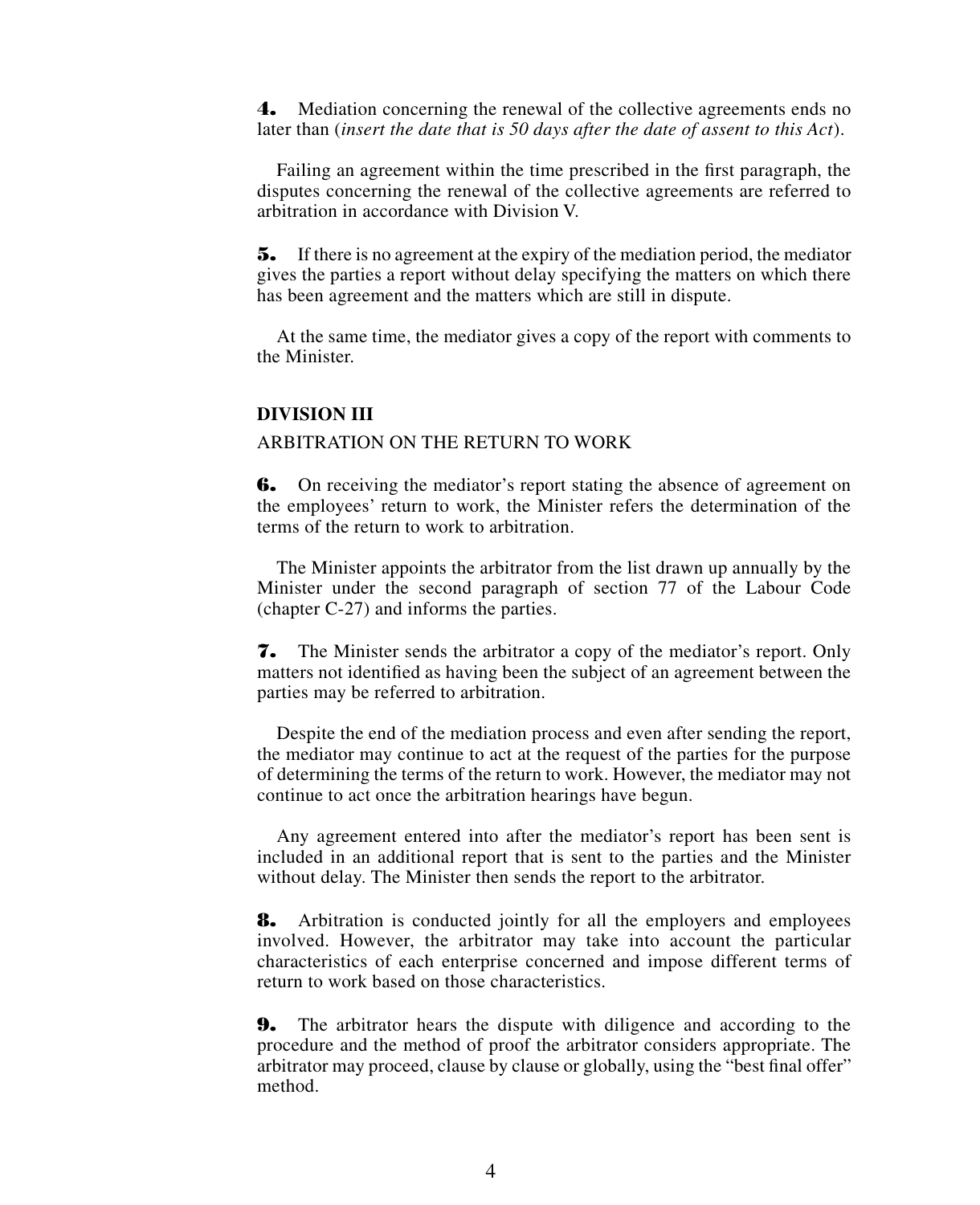10. Arbitration expenses and fees are shared equally by the Corporation des concessionnaires d'automobiles du Saguenay–Lac-Saint-Jean-Chibougamau and the Syndicat démocratique des employés de garage Saguenay–Lac-St-Jean (CSD).

The arbitrator's expenses and fees are those prescribed in the Regulation respecting the remuneration of arbitrators (chapter C-27, r. 6); the tariff of remuneration is that declared in accordance with section 12 of that regulation, if applicable.

The Corporation may claim part of its arbitration expenses from the employers that it does not represent and that are party to the arbitration, in proportion to the number of such employers in relation to all the employers that are party to the arbitration.

11. Sections 76 and 79, the first paragraph of section 80, sections 82 to 89, 91, 91.1, 93 and 139 to 140 of the Labour Code apply, with the necessary modifications, to the arbitration and regarding the arbitrator.

12. In the award, the arbitrator records the stipulations relating to the matters that have been agreed on, as evidenced in the mediator's report.

The parties may, at any time, come to an agreement on a matter in dispute and the corresponding stipulations must also be recorded in the arbitration award.

The arbitrator may not amend such stipulations except for the purpose of making modifications that are necessary to make the stipulations consistent with a clause of the award.

**13.** The arbitrator must render the arbitration award no later than 12 noon on the day that precedes the day set for the return to work under the third paragraph of section 3.

#### **DIVISION IV**

OBLIGATIONS AND PROHIBITIONS CONCERNING THE RETURN TO WORK

14. Employers listed in the schedule must, as of 6:30 a.m. on the date set for the return to work, take the appropriate measures to ensure that the employees return to work.

15. Employers are prohibited from continuing or declaring a lock-out or participating in any other form of concerted action that prevents the employees from returning to work.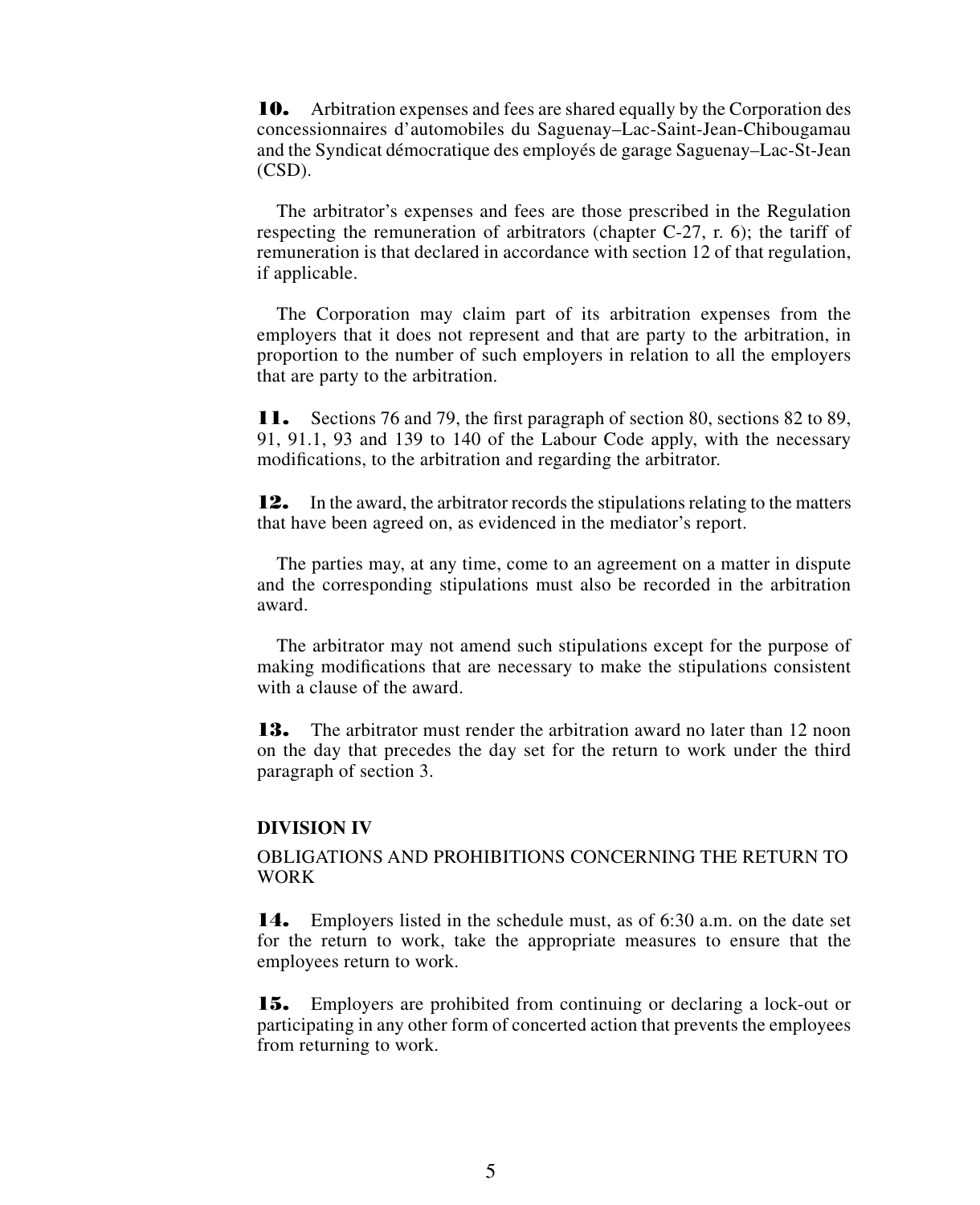16. The Corporation des concessionnaires d'automobiles du Saguenay–Lac-Saint-Jean-Chibougamau must take the appropriate measures to induce the employers it represents to comply with section 14 and not contravene section 15.

It must, in particular and before 3:00 p.m. on the day before the date set for the return to work, communicate the content of this Act and the date and terms of the return to work to the employers it represents and send the Minister an attestation that it has done so.

17. Unless they have formally given notice of their resignation to their employer before the date set for the return to work, employees included in a bargaining unit listed in the schedule must, as of 6:30 a.m. on the date set for the return to work, report for work according to their regular work schedule and other applicable conditions of employment.

**18.** Employees must, as of that time, perform all the duties attached to their respective functions, in accordance with the applicable conditions of employment, without any stoppage, slowdown, reduction or degradation of their normal activities.

Employees may not, as part of a concerted action, refuse to provide services to their employer.

Any employee who contravenes this section receives no remuneration for the contravention period.

19. The Syndicat démocratique des employés de garage Saguenay–Lac-St-Jean (CSD) and its officers and representatives are prohibited from calling or continuing a strike or participating in any other form of concerted action that prevents the employees from returning to work.

20. The Syndicat démocratique des employés de garage Saguenay–Lac-St-Jean (CSD) must take the appropriate measures to induce the employees it represents to comply with section 17 and not contravene section 18.

It must, in particular and before 3:00 p.m. on the day before the date set for the return to work, communicate the content of this Act and the date and terms of the return to work to the employees it represents and send the Minister an attestation that it has done so.

21. No one may, by omission or otherwise, in any manner prevent or impede the employees' return to work or the performance of work by employees, or directly or indirectly contribute to slowing down, degrading or delaying the performance of such work.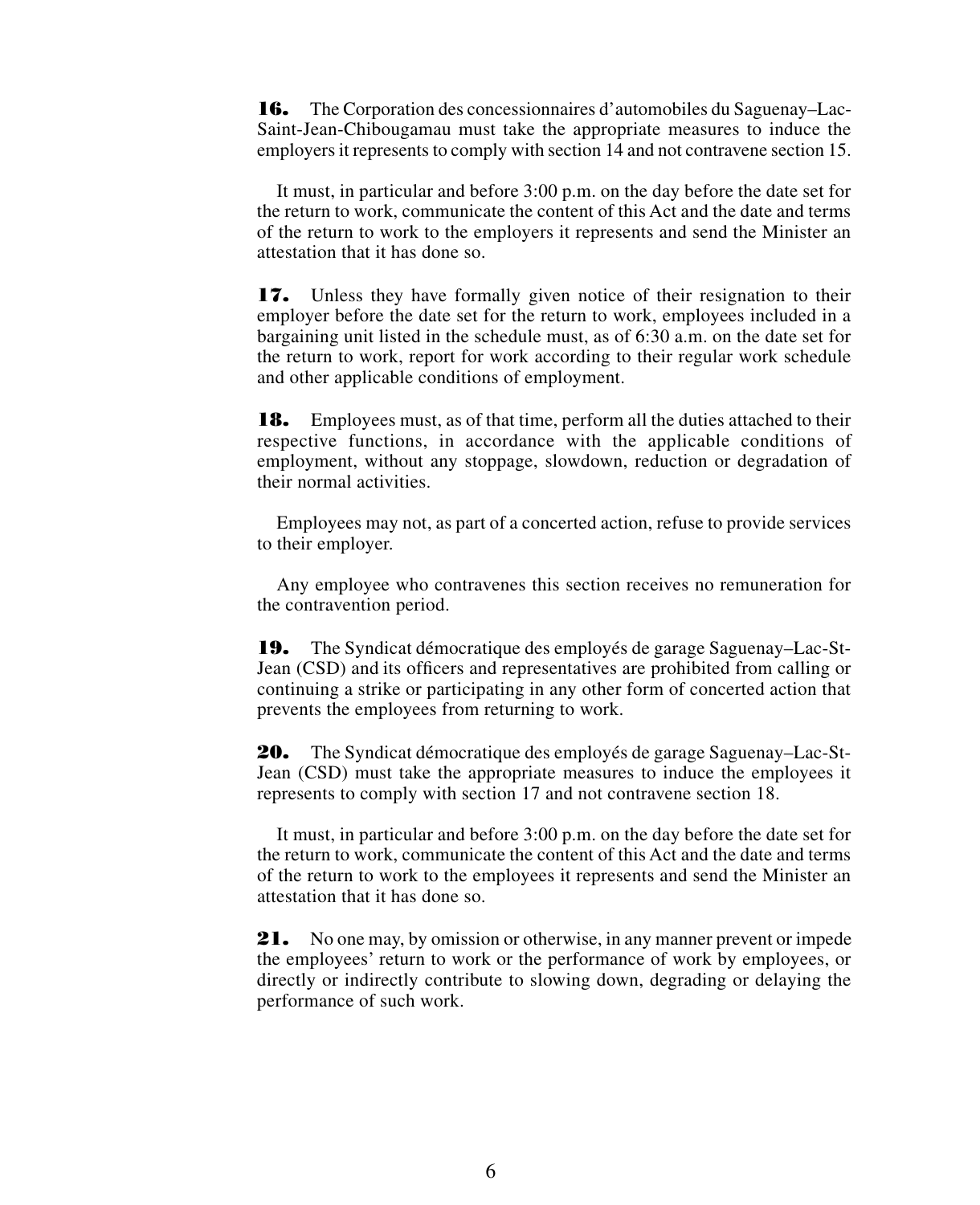# **DIVISION V**

# ARBITRATION ON THE RENEWAL OF COLLECTIVE AGREEMENTS

22. On receiving the mediator's report stating the absence of agreement on the renewal of the collective agreements, the Minister refers the dispute to arbitration and notifies the parties.

23. Within 15 days after receiving the Minister's notice under section 22, the parties must consult each other as to the choice of an arbitrator and inform the Minister of the name of the arbitrator chosen. The Minister then appoints that arbitrator.

Failing agreement between the parties within the time prescribed, the Minister appoints an arbitrator from the list drawn up annually by the Minister under the second paragraph of section 77 of the Labour Code and informs the parties.

24. Sections 7 to 12 apply, with the necessary modifications, to the arbitration on the renewal of the collective agreements.

25. The arbitrator must render an award within six months of the date on which the disputes are referred to the arbitrator.

26. The award has effect, at the arbitrator's option, from the date the employees return to work or from the date the award is filed with the Minister, unless the parties have agreed otherwise.

Section 92 of the Labour Code applies with the necessary modifications.

# **DIVISION VI**

# PENAL PROVISIONS

27. Anyone who contravenes a provision of sections 14 to 21 is guilty of an offence and is liable, for each day or part of a day during which the offence continues, to a fine

(1) of \$100 to \$250 in the case of an employee or of a person not mentioned in paragraph 2 or 3;

(2) of \$1,000 to \$10,000 in the case of an officer, representative or employee of an association of employees or association of employers, or an officer or representative of an employer;

(3) of \$5,000 to \$50,000 in the case of an employer, an association of employers, an association of employees or a union, federation or confederation with which an association of employees is affiliated or to which it belongs.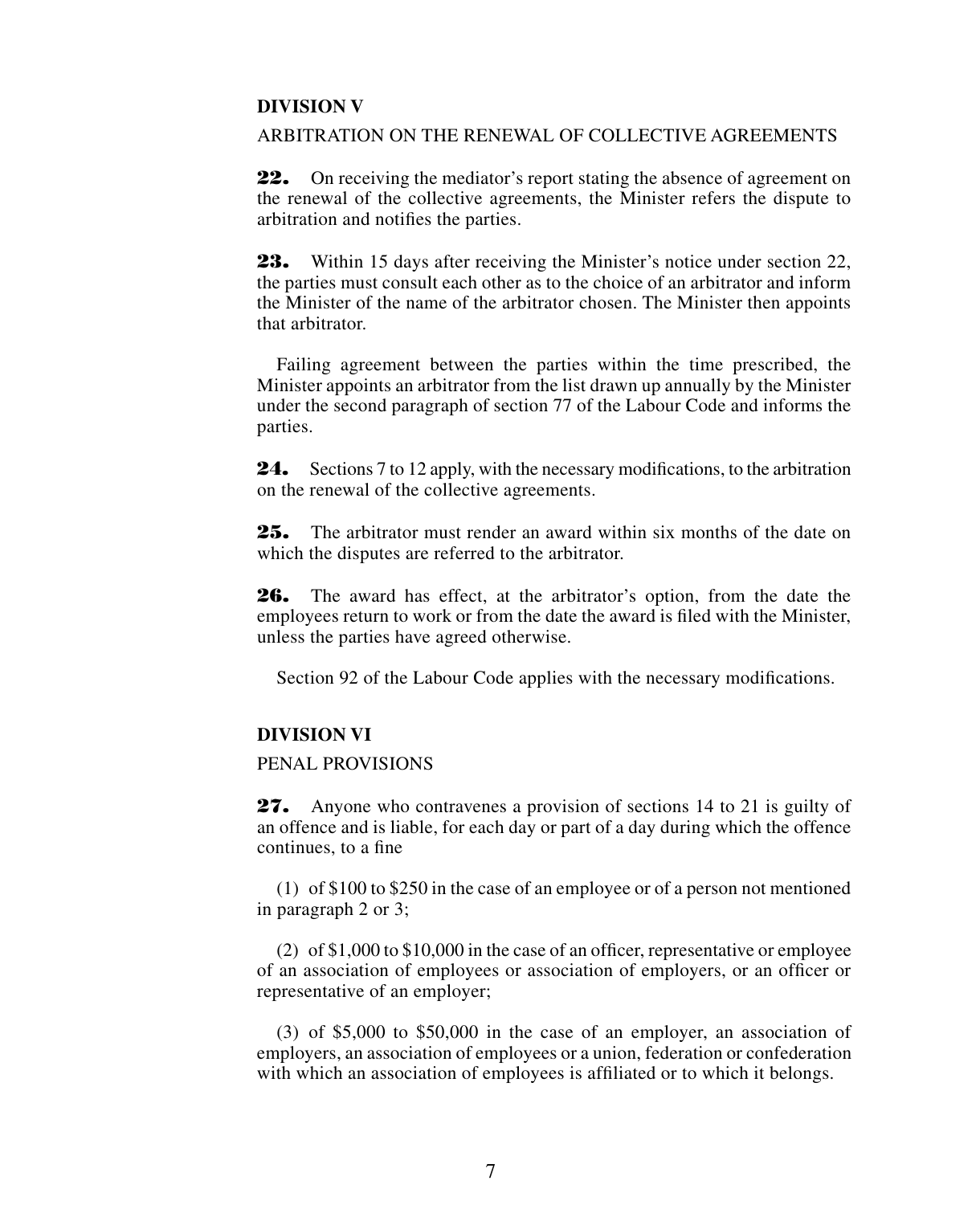28. Any person who, by an act or an omission, aids the commission of an offence or, by encouragement, advice, consent or order, induces another person to commit an offence is party to the offence and is liable to the same penalty as that prescribed for the offender.

When the offence is committed by a legal person or an association, any officer or representative who in any manner approves of the act constituting the offence or acquiesces to the commission of the offence is guilty of the offence.

# **DIVISION VII**

#### MISCELLANEOUS, TRANSITIONAL AND FINAL PROVISIONS

29. The Government may amend the schedule to correct any error in the identification of an employer or a bargaining unit after informing the employer concerned and the Syndicat démocratique des employés de garage Saguenay– Lac-St-Jean (CSD) of its intention.

**30.** The conditions of employment contained in each collective agreement in force on 28 February 2013 apply, with the necessary modifications, until a new collective agreement replacing it comes into effect.

31. The Minister of Labour, Employment and Social Solidarity is responsible for the administration of this Act.

32. This Act comes into force on (*insert the date of assent to this Act*).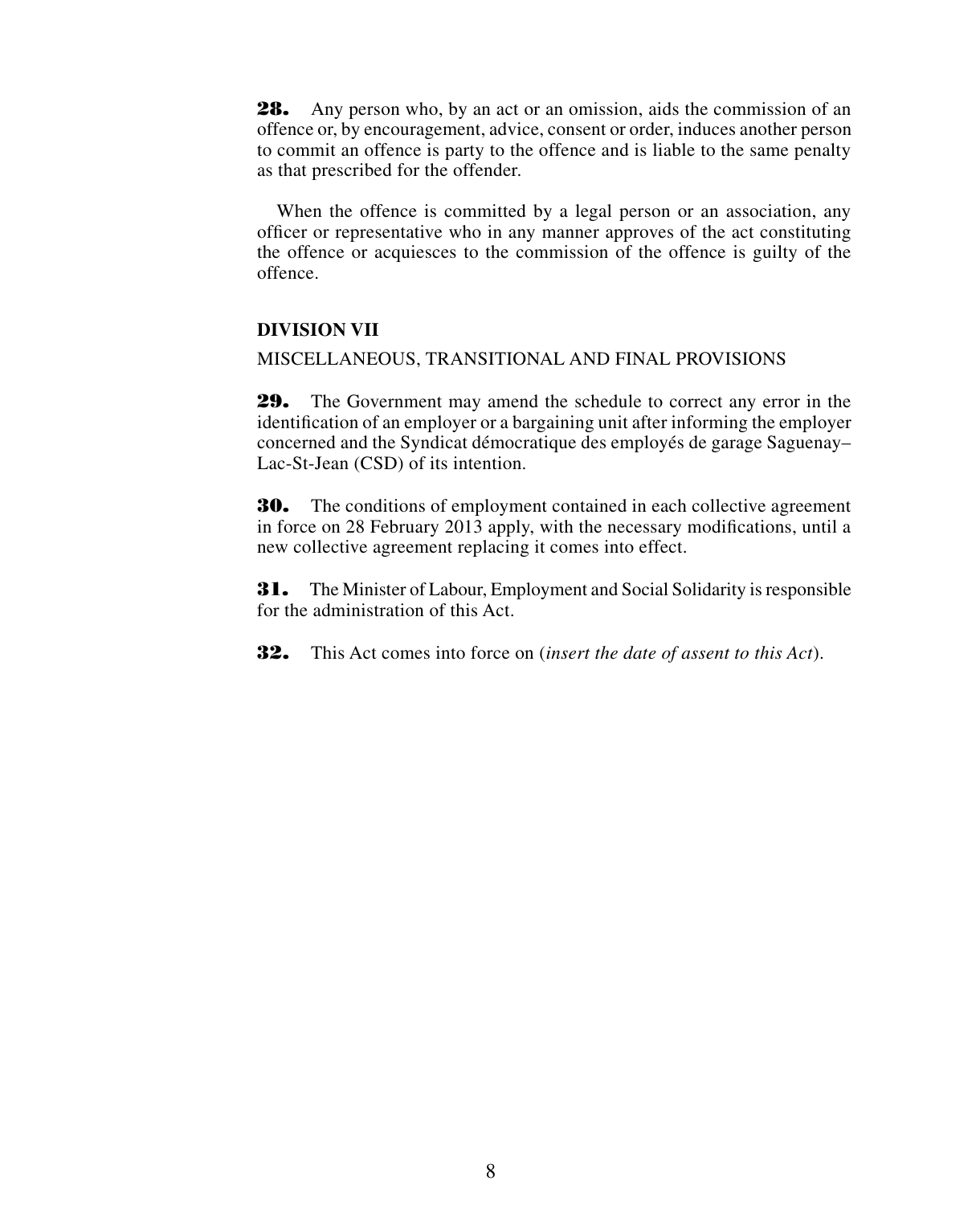SCHEDULE (*Section 1*)

| <b>Employers</b>                                               | <b>Bargaining units</b>      |
|----------------------------------------------------------------|------------------------------|
| 2431-9006 Québec Inc.<br>(Alma Toyota)                         | AQ-1003-9618                 |
| 2846-3982 Québec Inc.<br>(La Maison Mazda Enr.)                | AQ-1004-6192                 |
| 9034-4227 Québec Inc.<br>(St-Félicien Toyota)                  | AQ-2001-0584                 |
| 9075-5125 Québec Inc.<br>(Alma Honda)                          | AQ-2000-9125<br>AQ-2000-9356 |
| 9167-1446 Québec Inc.<br>(Maison Mitsubishi)                   | AQ-2001-0160                 |
| 9171-1440 Québec Inc.<br>(Maison de l'auto Dolbeau Mistassini) | AQ-2000-8231                 |
| 9192-1718 Québec Inc.<br>(Intégral Subaru)                     | AQ-2000-8129                 |
| 9254-9328 Québec Inc.<br>(Excellence Nissan)                   | AQ-2001-4520<br>AQ-2001-4074 |
| Arnold Chevrolet Buick GMC Cadillac Inc.                       | AQ-1003-5544<br>AQ-1004-1842 |
| Automobiles Chicoutimi (1986) Inc.                             | AQ-1004-4136                 |
| Automobiles du Royaume Ltée                                    | AQ-2000-8862<br>AQ-2000-8863 |
| Automobiles Perron (Chicoutimi) Inc.                           | AQ-1004-9197                 |
| Chicoutimi Chrysler Dodge Jeep Inc.                            | AQ-1005-0456                 |
| Dolbeau Automobiles Ltée                                       | AQ-1003-3686                 |
| Dupont Automobile Ltée                                         | AQ-1003-6118<br>AQ-1003-9329 |
| Garage Paul Dumas Ltée                                         | AQ-1003-2453                 |
| Harold Autos Inc.                                              | AQ-2001-2152                 |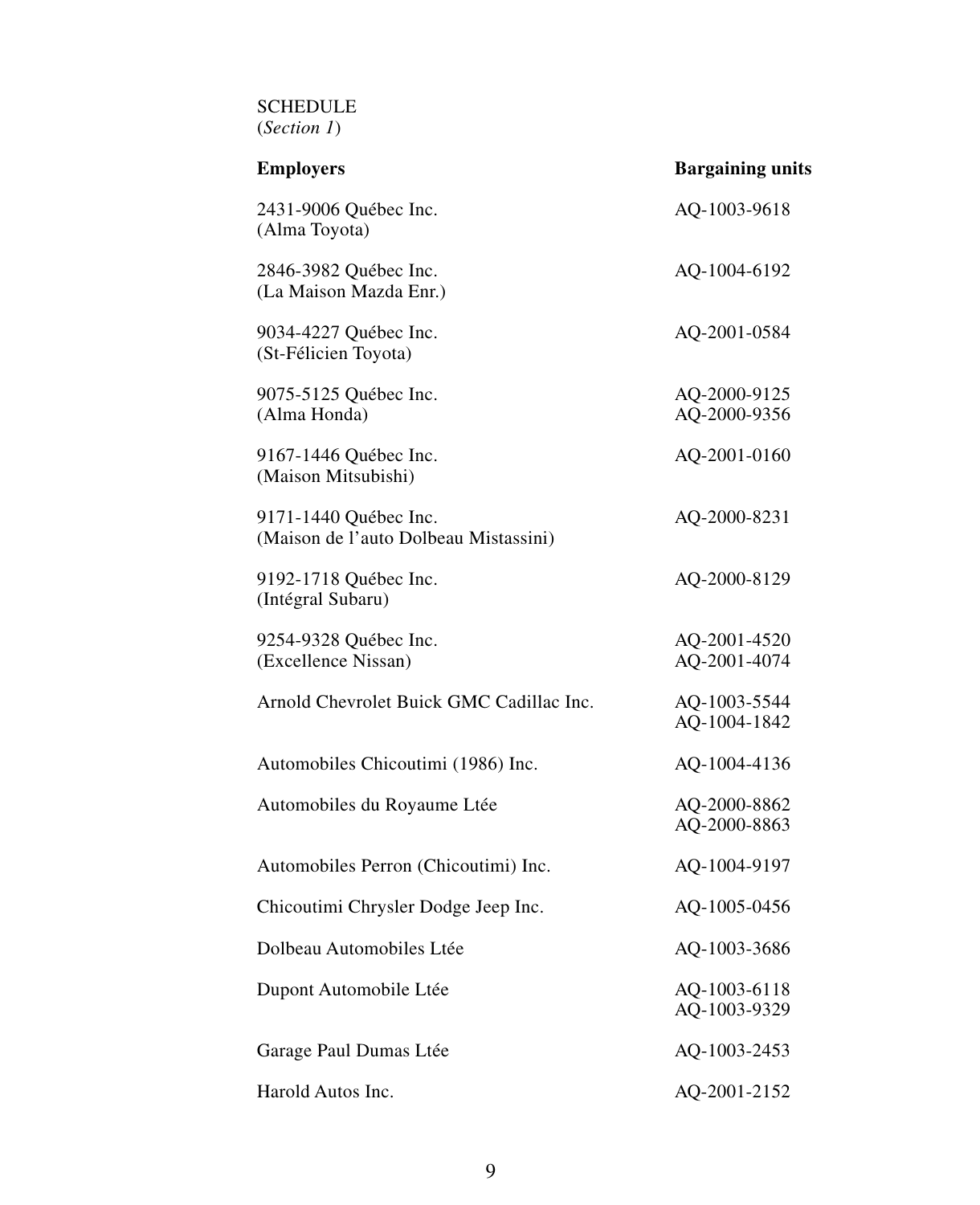| L.D. Auto (1986) Inc.                                                   | AQ-1003-2085<br>AQ-1004-3958 |
|-------------------------------------------------------------------------|------------------------------|
| Léo Automobile Ltée                                                     | AQ-1003-2706<br>AQ-1003-9511 |
| L'Étoile Dodge Chrysler Inc.                                            | AQ-1004-1302<br>AQ-1004-2869 |
| L.G. Automobile Ltée                                                    | AQ-1004-2964                 |
| Maison de l'auto St-Félicien (1983) Ltée<br>(Maison de l'auto Roberval) | AQ-1005-3540<br>AQ-1003-1652 |
| Paul Albert Chevrolet Buick Cadillac GMC Ltée                           | AQ-2000-2025                 |
| Roberval Pontiac-Buick Inc.                                             | AQ-1004-1676<br>AQ-1005-0999 |
| Rocoto Ltée                                                             | AQ-1003-1223                 |